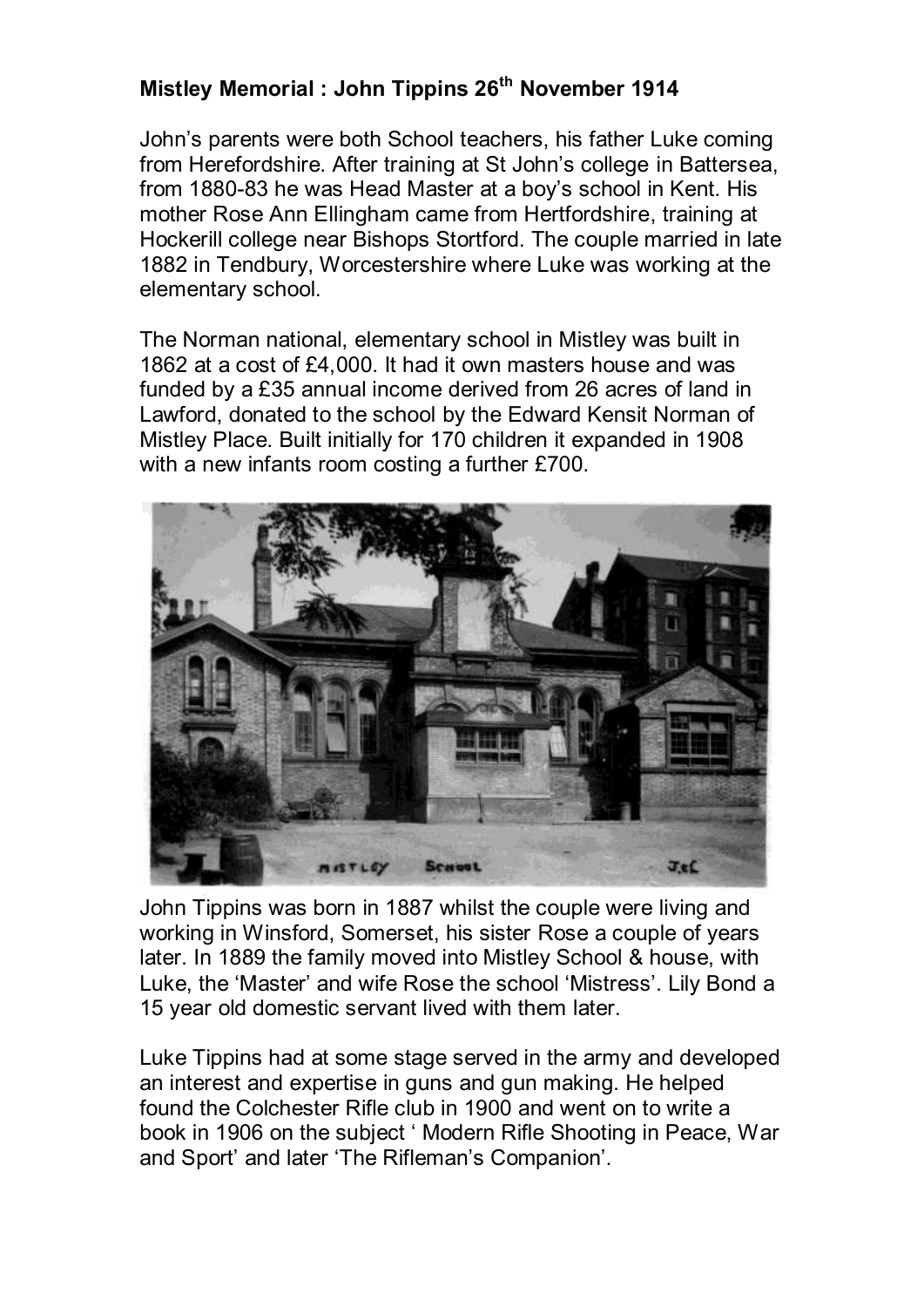Whilst still living and working at the school in 1908 Luke enlisted at Manningtree as a Volunteer with the  $5<sup>th</sup>$  Battalion Essex territorial Regiment.



John Tippins.

John remained at home in the run up to the war, working with his father who had established a Rifle Making company, testing and adjusting rifles and guns for people from all over the world. The experiments they carried out were said to be of great value to the nation in preparation for war. His sister Rose, also in her mid twenties, for her part became a school mistress, helping her mother. John also joined the army, at first with the 2<sup>nd</sup> Volunteer Battalion of the Essex Regiment and became an expert

marksman competing in local and international competitions.

Whilst still part of the territorial army, at the outbreak of war father Luke was declared medically unfit for further military service. John though is keen to serve. De Ruvigny's Roll of Honour has the following entry:

*"TIPPINS, John, Corporal and Acting Sergeant, No 3105, 2nd Battalion, Essex Regiment and son of Luke R. Tippins of Mistley, Essex, Schoolmaster and Rifle Expert; Born. Winsford, Somerset, 10 March, 1887; educated Norman School, Mistley, and privately: served first in 2nd Voluntary Battalion, Essex Regt, then in the 5th Essex (TF) as Machine Gun Sergeant, and finally in 8th Essex (TF) as Motor Cycle Sergeant; joined 2nd Battalion as Private 18 Sept, 1914, in order to get at once to the front, and was appointed Corporal, and left for France the following day, and was killed in action at a farm near Armentieres, 26 Nov. 1914, having been appointed Acting Sergeant, in charge of a machine gun a few days previously.* 

*Buried in 2nd Essex Cemetery, near Armentieres; unmarried John Tippins was one of the finest rifle shots in the United Kingdom. He qualified for the final stage of the King's Prize Competition at Bisley in the years 1908-11 inclusive and in 1913; he won the Wimbledon Cup, 1909, the Aggregate Service Rifle Championship, 1911, and took first place in the second stage of the Albert*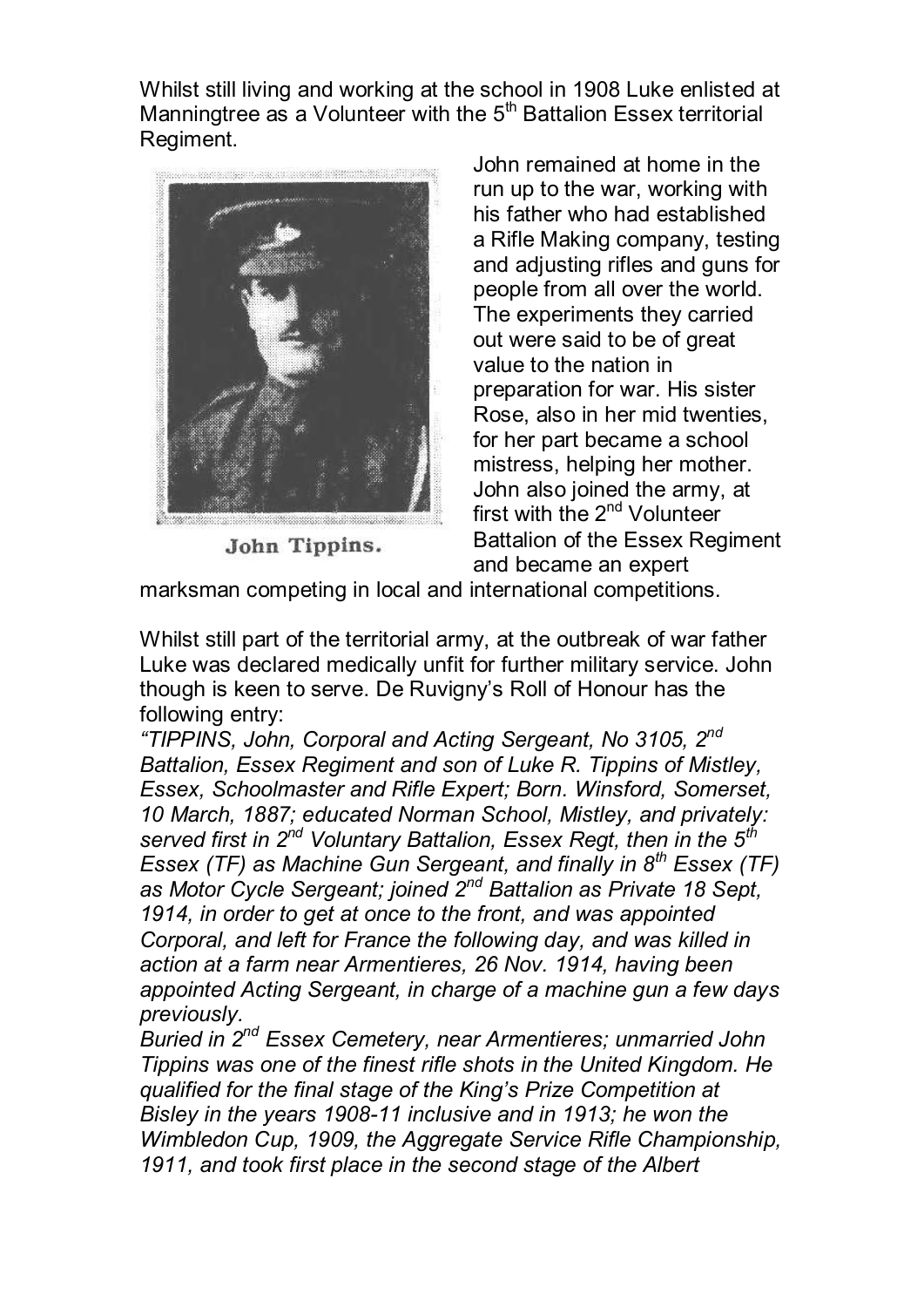*Competition the same year. He shot in the Elcho, Mackinnon, and Challenge Trophy teams, and was one of the Empire Team chosen to go out to Australia, whose departure was prevented by the outbreak of war.* 

*On the night he fell, he had gone himself to get water for the Maxim in his charge, as it was a dangerous job in daylight, and was killed on his return. Captain Binstead (since killed) wrote: He had already gained for himself a reputation as a daring sniper and splendid shot, which had spread far beyond his own regiment, and which had he not been shot, would, I feel, have obtained for him a coveted distinction'.*



His Medal Index card shows that he was awarded the 1914 Star, British War Medal & Victory Medal, date of entry (to theatre) 22<sup>nd</sup> September 1914.

John is buried in Calvaire (Essex) Military Cemetery, Belgium I. C. 6.

John is also commemorated on a Plaque within St Mary & St Michael Church, Mistley, behind where the Choir is situated.